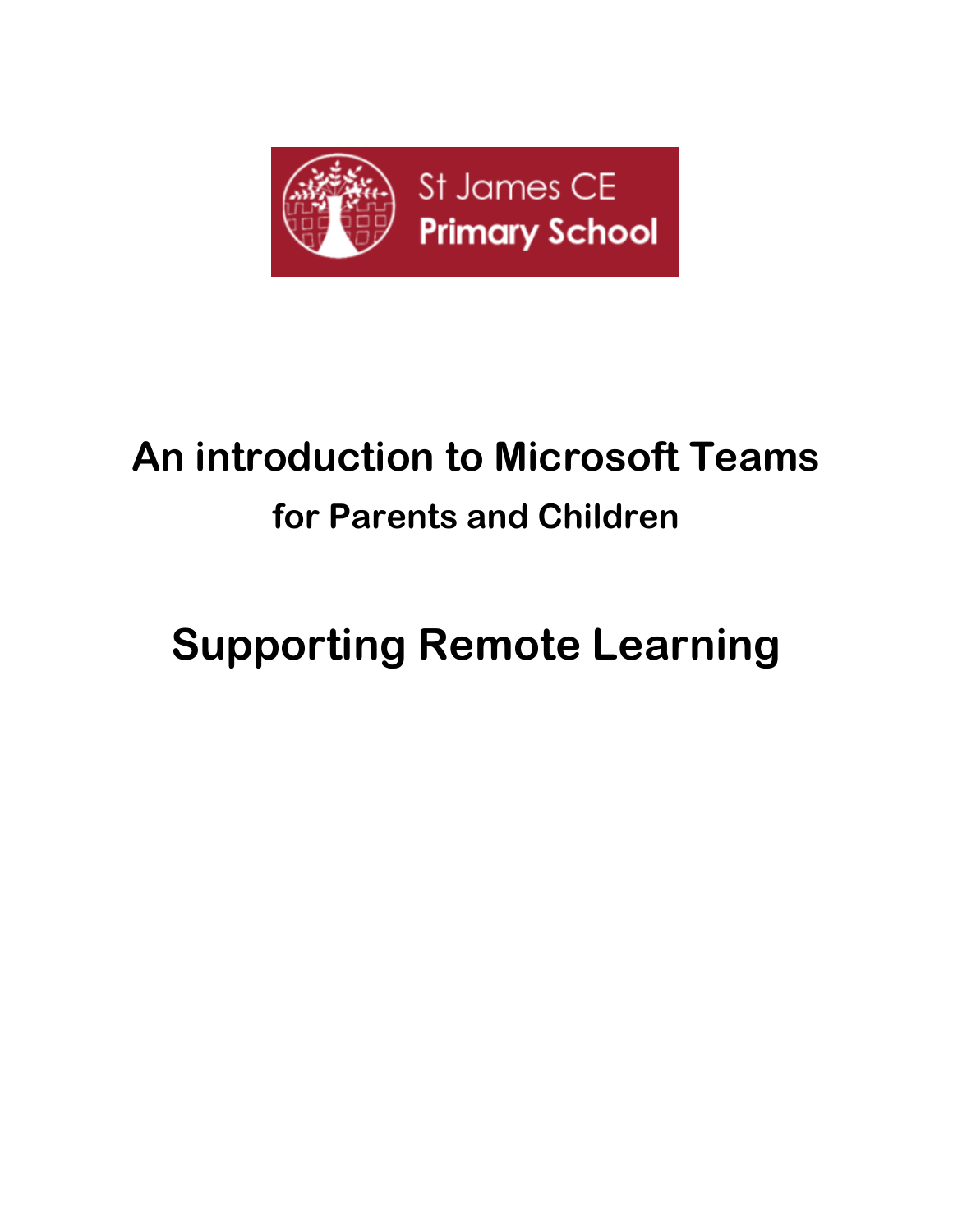#### **How to access Microsoft teams**

Teams can be accessed from the web browser, a desktop application or a mobile app. [https://teams.microsoft.com](https://teams.microsoft.com/)

#### **Download Microsoft Teams for your desktop or mobile:**

<https://www.microsoft.com/en-gb/microsoft-365/microsoft-teams/download-app>

#### **Signing In**

| Microsoft                                                   |      |             |
|-------------------------------------------------------------|------|-------------|
| Sign in                                                     |      |             |
| name@yourschool.county.sch.uk<br>Can't access your account? |      |             |
| Sign-in options                                             |      |             |
|                                                             |      |             |
|                                                             | Back | <b>Next</b> |
|                                                             |      |             |
|                                                             |      |             |

Children will log into Microsoft teams with their username and password (attached to this email).

#### **Navigating Microsoft Teams (desktop & Mobile)**

Primary navigation appears on the left hand side of the screen (bottom on iPad and mobile devices) and includes the following icons: Activity, Chat, Teams, Assignments, Calendar, Calls and Files

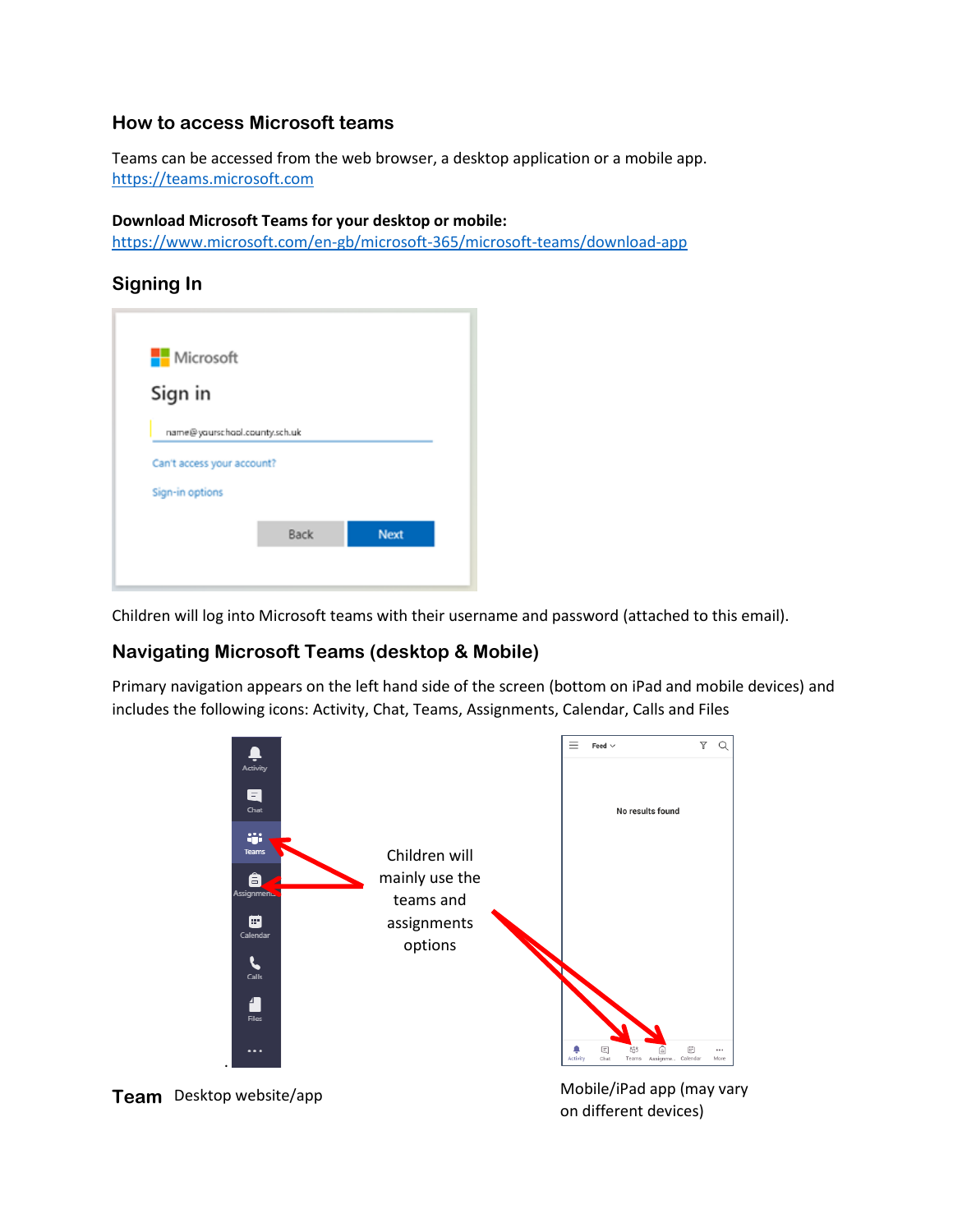Children will be part of a (Year group) team. To see which teams they are part of the children should click on the 'teams' icon. **If no teams are available, please let your child's teacher know.**



Desktop website/app Mobile/iPad app (may vary on different devices)

Clicking on the Team will allow the following options to be selected.

| <b>Posts</b>          | This is where your child's teacher can post general information        |
|-----------------------|------------------------------------------------------------------------|
| <b>Files</b>          | A place where previous files that have been shared can be seen.        |
| <b>Class Notebook</b> | A class notebook where children can collaborate (not used)             |
| <b>Assignments</b>    | Lessons, homework and activities set by class teachers                 |
| Grades                | Points/Grades for assignments which will be displayed here. (not used) |

At our school we will mainly use the **Posts**, **Files** and **Assignments** options

Within a Team we will be using the following channels:

- General
- Curriculum
- Maths
- Reading
- Writing

A channel is an area that is linked around a subject. Within these channels your child will be able to access files for that subject, communicate or meet with their teachers for virtual lessons.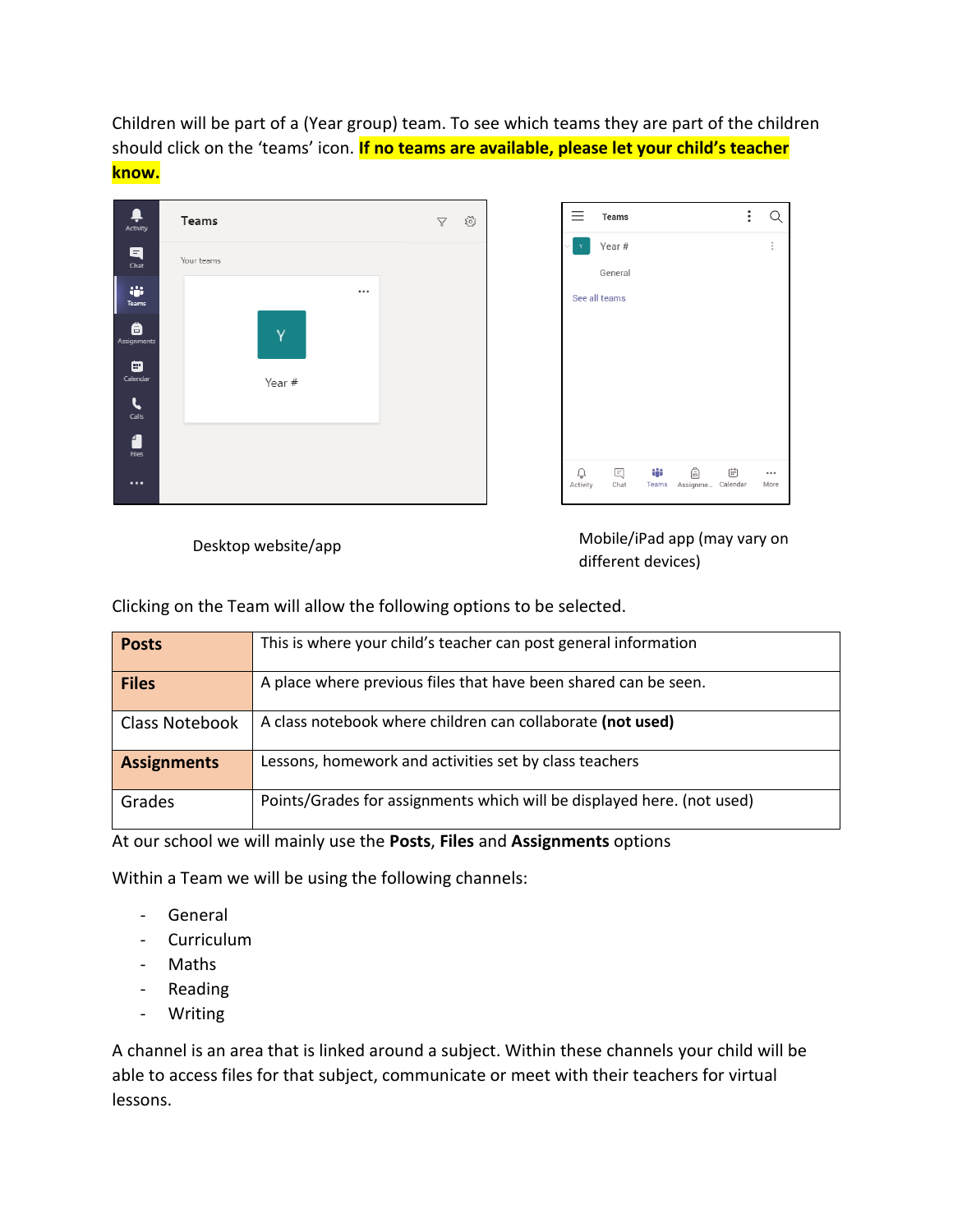### **Assignments**

Assignments will be used to deliver remote learning if we have to send a bubble home and to share a weekly timetable of activities if your child has to isolate but the rest of the class are still in school. It will also be used to set homework for children.

In the example below you can see that a Maths Assignment has been set. It has appeared in the **Posts** section but can also be accessed through the **assignments** tab.



Clicking on **View assignment** will allow you to view the instructions, resources (including any video links) and also allow you to **add your work** for marking. You can **add work** from your device in most file formats.

| <b>Back</b>                                                                                                                                                                                     |                     | L26<br><b>Hand in</b> |
|-------------------------------------------------------------------------------------------------------------------------------------------------------------------------------------------------|---------------------|-----------------------|
| <b>Maths Homework</b><br>Due 7 October 2020 23:59                                                                                                                                               | Points<br>No points |                       |
| Instructions<br>During our lessons this week, we have been looking at using the<br>column method when adding to 2-digit numbers. Can you set<br>out all the additions correctly and solve them. |                     |                       |
| Top Tip: Don't forget to ad the ones first.<br>Take a picture of your wark and return by next Wednesday                                                                                         |                     |                       |
| Reference materials                                                                                                                                                                             |                     |                       |
| Maths Home vork.jpg<br>$\cdots$<br>My work<br>$\mathscr O$ Add work                                                                                                                             |                     |                       |
|                                                                                                                                                                                                 |                     |                       |

**Desktop version (mobile/iPad app shows the same details)**

Once Completed, hand in your work by pressing the **Hand in** button.